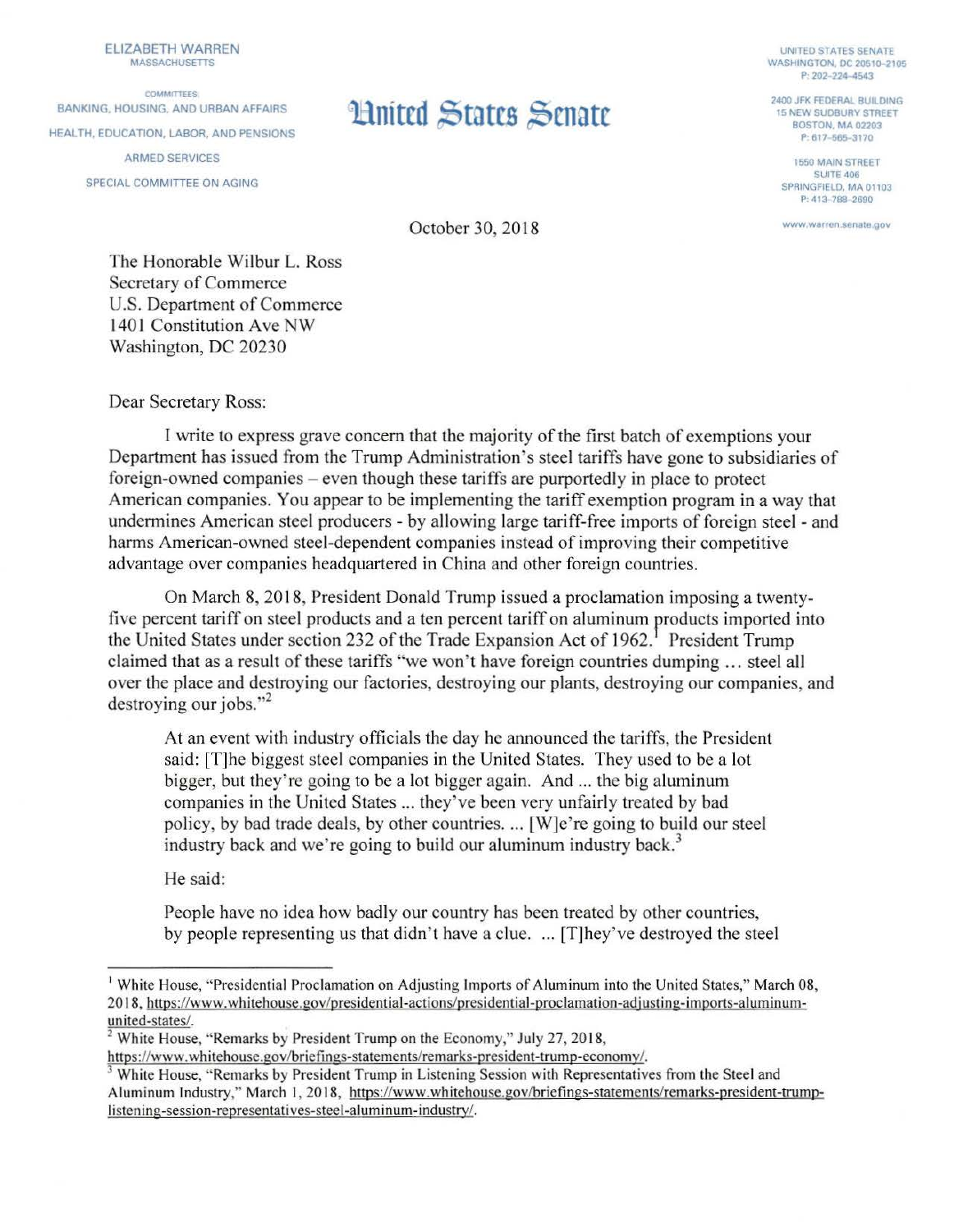industry, they've destroyed the aluminum industry  $\ldots$  So we're bringing it all  $\mathsf{back}^2$ 

And he promised that "you will have protection for the first time in a long while, and you're going to regrow your industries."<sup>5</sup>

At the same time that President Trump announced these new tariffs, the Commerce Department revealed a process by which companies using foreign steel and aluminum could obtain exemptions from these same tariffs. According to you, this process would "ensure they protect our national security while also minimizing undue impact on downstream American industries."<sup>6</sup>

A new analysis by my staff reveals \Vhat appears to be a major flaw in your implementation of this steel tariff exemption process. Rather than benefitting American companies, the majority of the tariff exemptions have gone to foreign-owned companies seeking exemptions for their U.S. subsidiaries, including hundreds of exemptions for Chinese and Japanese tinns.

Key findings of this review include:

- Over eight in ten waiver requests granted by the Commerce Department were for foreignheadquartered companies, who were seeking waivers to import steel to their U.S.-based subsidiaries. Fewer than 20% of tariff waivers were granted to U.S-owned companies.
- The majority almost  $52\%$  of steel tariff waivers were given to subsidiaries of Japaneseheadquartered companies.
- Chinese-headquartered companies received more than one in four steel tariff waivers, and, unlike American companies, nearly all exemption requests by Chinese companies were granted.
- Companies that are headquartered in Japan and China and request tariff exemptions were over three times more likely to get the exemptions than American-owned companies that request exemptions.

This is utterly inexplicable and you owe the American people an answer for why, after President Trump promised that his tariff program would help American companies, the process appears to be favoring foreign-owned firms with U.S. subsidiaries over American-owned firms by allowing them to import foreign steel. This isn't the first problem my staff has uncovered with the waiver program- an earlier review revealed that you provided a valuable exemption to Rusal PLC, a subsidiary to a Russian company under U.S. sanctions; $<sup>7</sup>$  other reports indicated</sup> that the decision-making process is plagued by political influence and favoritism.<sup>8</sup>

<sup>7</sup> Letter from Senator Elizabeth Warren to Commerce Secretary Wilbur Ross, August 7, 2018, https://www.warren.senate.gov/imo/media/doc/2018.08.07%20Letter%20to%20Commerce%20Secretary%20on%2 0Rusal%20America%20Tariff%20Exemptions.pdf.

 $^4$  *Id.* 

*<sup>5</sup> Id.* 

<sup>6</sup> Departtnent of Commerce, "U.S. Department of Commerce Announces Steel and Aluminutn Tariff Exclusion Process," press release, March 18, 2018, https://www.commerce.gov/news/press-releases/2018/03/us-departmentcommerce-announces-steel-and-aluminum-tariff-exclusion.

<sup>&</sup>lt;sup>8</sup> Letter from Senator Elizabeth Warren to Commerce Department Inspector General Peggy Gustafson, August 29, 2018,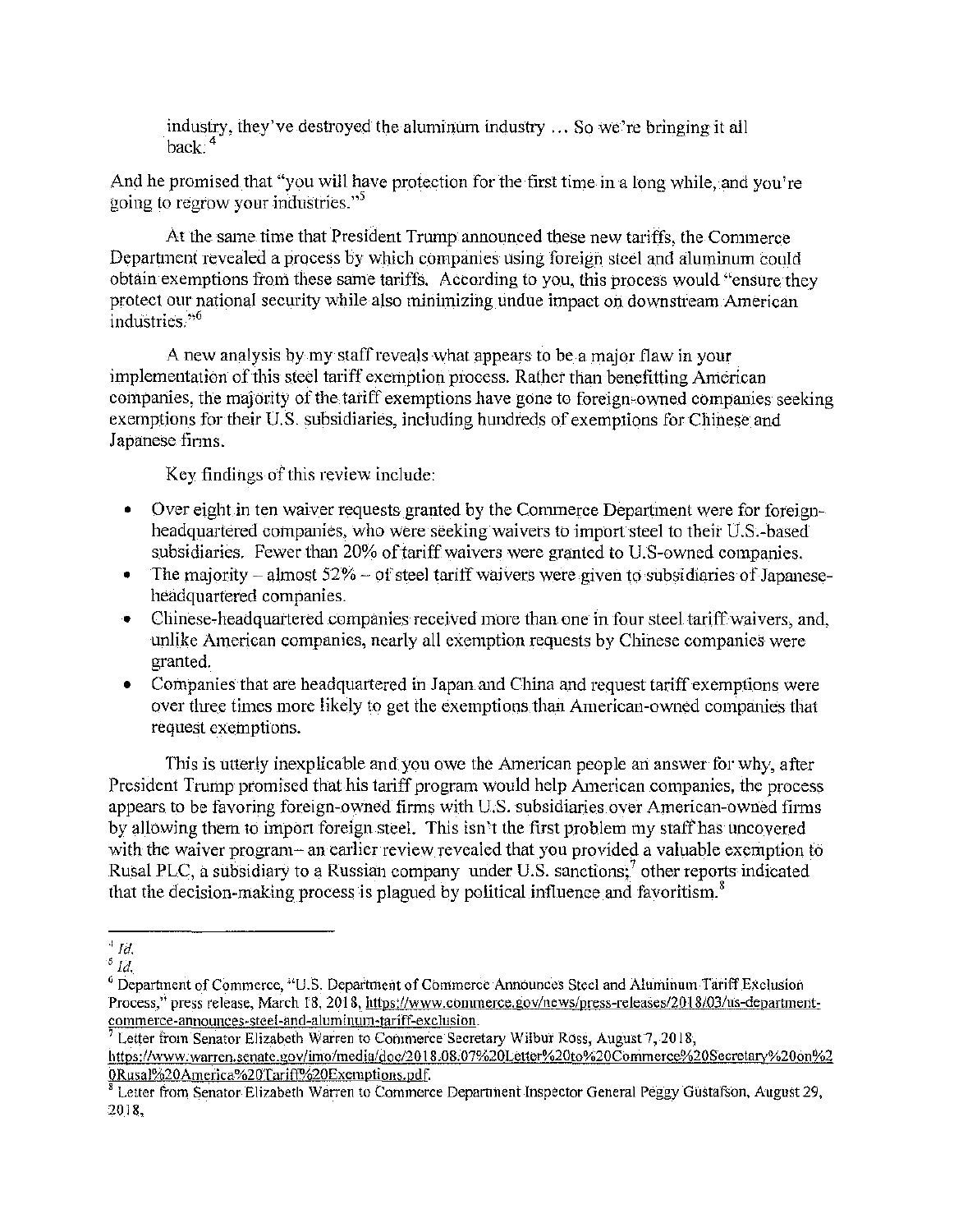The remainder of this letter contains additional details on my concerns.

## **The Commerce Department's Aluminum and Steel Tariff Waiver Process**

On March 19, 2018, 11 days after President Trump first imposed the steel and aluminum tariffs, the Commerce Department issued an interim final rule and launched a tariff waiver program, to "further hone these tariffs to ensure they protect our national security while also minimizing undue impact on downstream American industries."<sup>9</sup> The process allows businesses operating in the United States to submit exclusion requests and avoid paying tariffs for imported steel and aluminum products not "produced in the United States in a sufficient and reasonably available amount or a satisfactory quality."<sup>10</sup>

All requests, along with all objections to those requests  $-$  which can be submitted by organizations seeking to challenge the requestor's claims- are processed and posted to an online database. The Commerce Department's Bureau of Industry and Security (BIS), with assistance from the International Trade Administration and other relevant agencies, reviews and grants or denies each request – and posts the decision to the online database.  $^{11}$  Several months after the launch of this procedure, on September 11, 2018, the Commerce Department published a second interim final rule – responding to comments to the March 19 rule and adding a rebuttal and subrebuttal process – to "further improve the exclusion request and objection process."  $^{12}$ 

Every organization seeking an exclusion from the steel or aluminum tariffs is required to submit a form that requires the company to list, among many things, the quantity of steel it is seeking to import, the origin country of the product, the manufacturer and supplier of the product as well as its parent organization. This information was analyzed in detail by my staff.

## **1'he Commerce Department's Decisions on Steel Exclusion Requests Largely Benefit Foreign-Headquartered Corporations**

As of October 22, 2018, the Commerce Department has posted over 30,000 steel tariff exclusion requests, over  $11,000$  decisions approving requests, and close to  $4,400$  decisions denying requests.<sup>13</sup> My staff analyzed all 909 decisions posted by the Department in the first 30 days that responses were made available.<sup>14</sup> My staff continues to analyze these decisions as they come in, although this process is difficult because the online database is disorganized, and the

 $^{12}$  Department of Commerce. Federal Register Interim Final Rule, "Submissions of Exclusion Requests and Objections to Submitted Requests for Steel and Aluminum," September 11, 2018,

https://www.federalregister.gov/documents/2018/09/11/2018-19662/submissions-of-exclusion-requests-andobjcctions-to-submitted-requests-for-steel-and-aluininum.

<sup>13</sup> Regulations.gov "Requirements for Submissions Requesting Exclusions from the Remedies Instituted in Presidential Proclamations Adjusting Imports of Steel into the United States and Adjusting Imports of Aluminum into the United States; and the tiling of Objections to Submitted Exclusion Requests for Steel and Aluminum," accessed on October 22, 20 l 8, https://www.regulations.gov/docket?D=BIS-2018-0006

<sup>14</sup> A search of Regulations.gov for steel tariff exemption decisions posted between June 20, 2018 and July 20, 2018 returns 913 results - two of the decisions in the results are double entries (BIS-2018-0006-0225 and BIS-2018-0006-0481), and one is a triple entry (BIS-2018-0006-0226), leaving a total of 909 unique decisions.

https://www.warren.senate.gov/imo/media/doc/2018.08.29%20Letter%20to%20Commerce%20Department%201G %20on%20Rusal.pdf.

<sup>9</sup>*Id.* 

<sup>10</sup> *Id.* 

 $^11d.$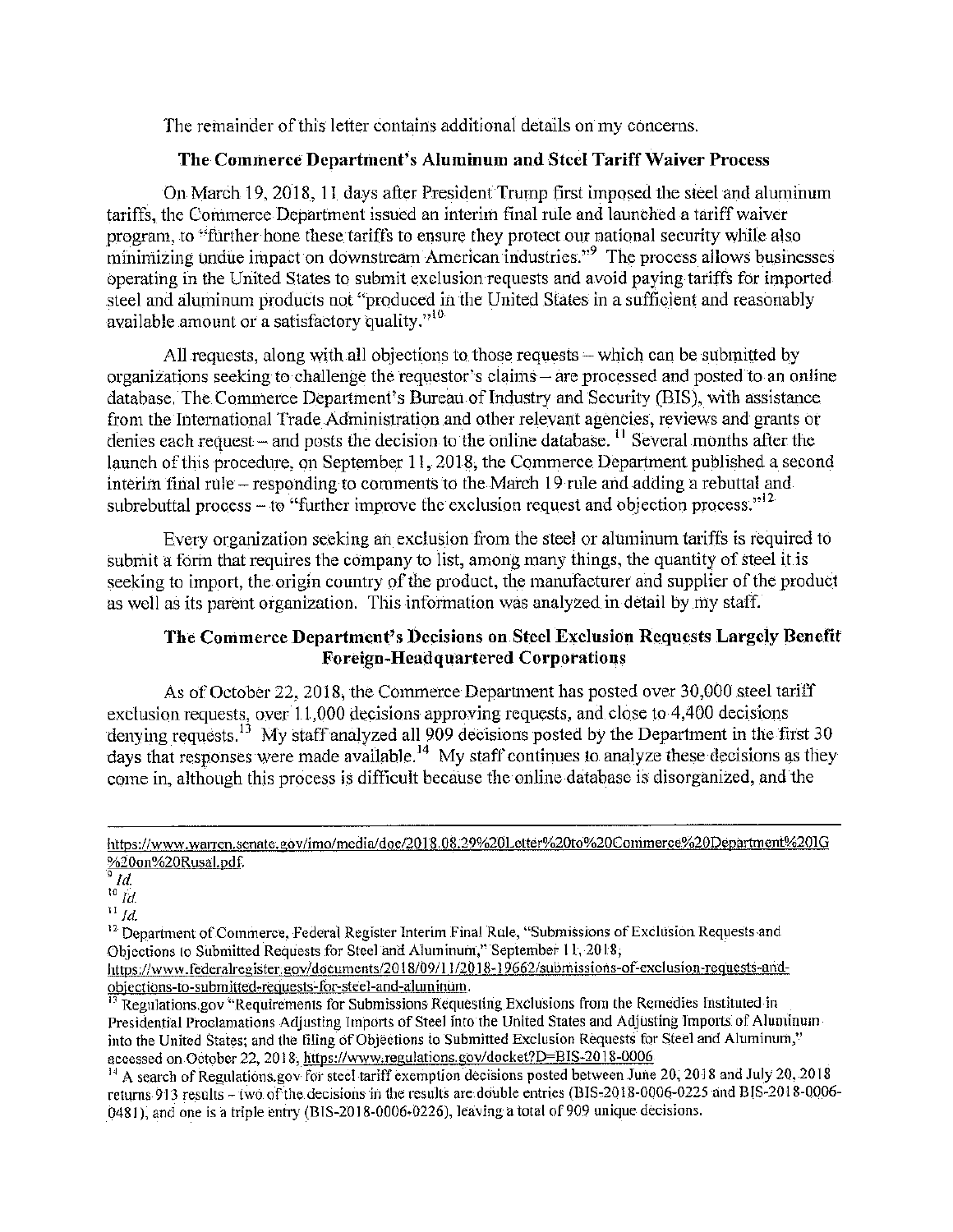process by which decisions can be accessed and analyzed makes timely analysis nearly  $impossible.<sup>15</sup>$ 

The key findings of the staff analysis are:

- The Commerce Department is granting hundreds of waiver requests monthly. In the first 30 days that decisions were made available online, the Commerce Department approved over 500 requests, waiving tariffs for approximately 170 million kilograms of steel imports. The Department granted over half  $-$  close to 56%  $-$  of all requests reviewed during this time period. In total, the Department has granted over  $11,000$  requests as of October 22, 2018.
- Foreign-headquartered companies received more than 80% of all exemption requests. 81% of the granted exemptions posted by the Commerce Department in the first 30 days were filed by U.S. subsidiaries that identified a parent company outside the United States on their application form. These foreign-owned companies seeking exemption from tariffs for their U.S. subsidiaries received waivers for close to 102 million kilograms of steel imports.
- The majority of steel tariff\vaivers \Vere given to subsidiaries of Japaneseheadquartered companies. President Trump has complained about unfair trade tactics by Japanese firms, claiming during the 2016 presidential campaign that Japan is "crushing" the U.S. in trade, <sup>16</sup> and that Prime Minister Abe believes that Japan has been "tak[ing] advantage of the United States for so long."<sup>17</sup> But almost 52% of the granted steel tariff exemption requests posted by the Commerce Department, in the first 30 days of its decision-making, were for companies headquartered in Japan. Overall, subsidiaries of Japanese companies seeking exemptions were successful in 84% of their requests. The largest recipient of tariff exclusions, DS Containers, Inc. - a subsidiary of Daiwa Can Company, a Japanese steel manufacturing company that claims to "represent approximately one-third of the can industry in  $\hat{J}$ apan<sup> $n^{18}$ </sup> – requested an exemption from importing approximately 70.8 million kilograms of steel from JFE steel - the eighth largest crude steel producing company in the world,  $19$  which is also based in Japan. DS Containers received an exemption for each of the ten requests - avoiding paying tariffs for all 70.8 million kilograms of steel products.<sup>20</sup> In addition to DS Containers, five other

<sup>&</sup>lt;sup>15</sup> Most of the information provided by requesting organizations in their request forms (e.g. quantity of steel, parent company, origin country) is not made available for aggregate download; some requests have multiple decision entries on the database (e.g. - request BIS-2018-0006-0226); the Department does not indicate when it has reversed a decision on the online database; 1nany ofthe downloadable entries (decisions and requests) do not adhere to the standardized entry format used by the Department (e.g.- "BIS Decision Memo - BIS-2018-0006-XXXX" is the most common format for decision document titles, but not the only format).

<sup>&</sup>lt;sup>16</sup> New York Times, "Misreading Trump: Ally Japan Is Spurned on Tariff Exemptions," Motoko Rich, March 23, 2018, https://www.nytimes.com/2018/03/23/world/asia/japan-trump-tariffs-trade-.html.

 $\,^{47}$   $ld.$ 

 $18$  DS Containers, "Where We Started," http://www.dscontainers.com/about.php.

<sup>&</sup>lt;sup>19</sup> World Steel Association, "World Steel in Figures 2018," https://www.worldsteel.org/en/dam/jcr:f9359dff-9546-<br>4d6b-bed0-996201185b12/World+Steel+in+Figures+2018.pdf.

 $\frac{20}{20}$  Regulations.gov, Steel tariff exemptions for DS Containers from June 20, 2018 to July 25, 2018, https://www.regulations.gov/docketBrowser?rpp=25&so=DESC&sb=commentDueDate&po=0&s=%22ds%2Bcont ainers%22%2B%22decision%2Bmemo%3A&dct=PS&pd=06%7C20%7C18-07%7C25%7C18&D=BIS-2018-0006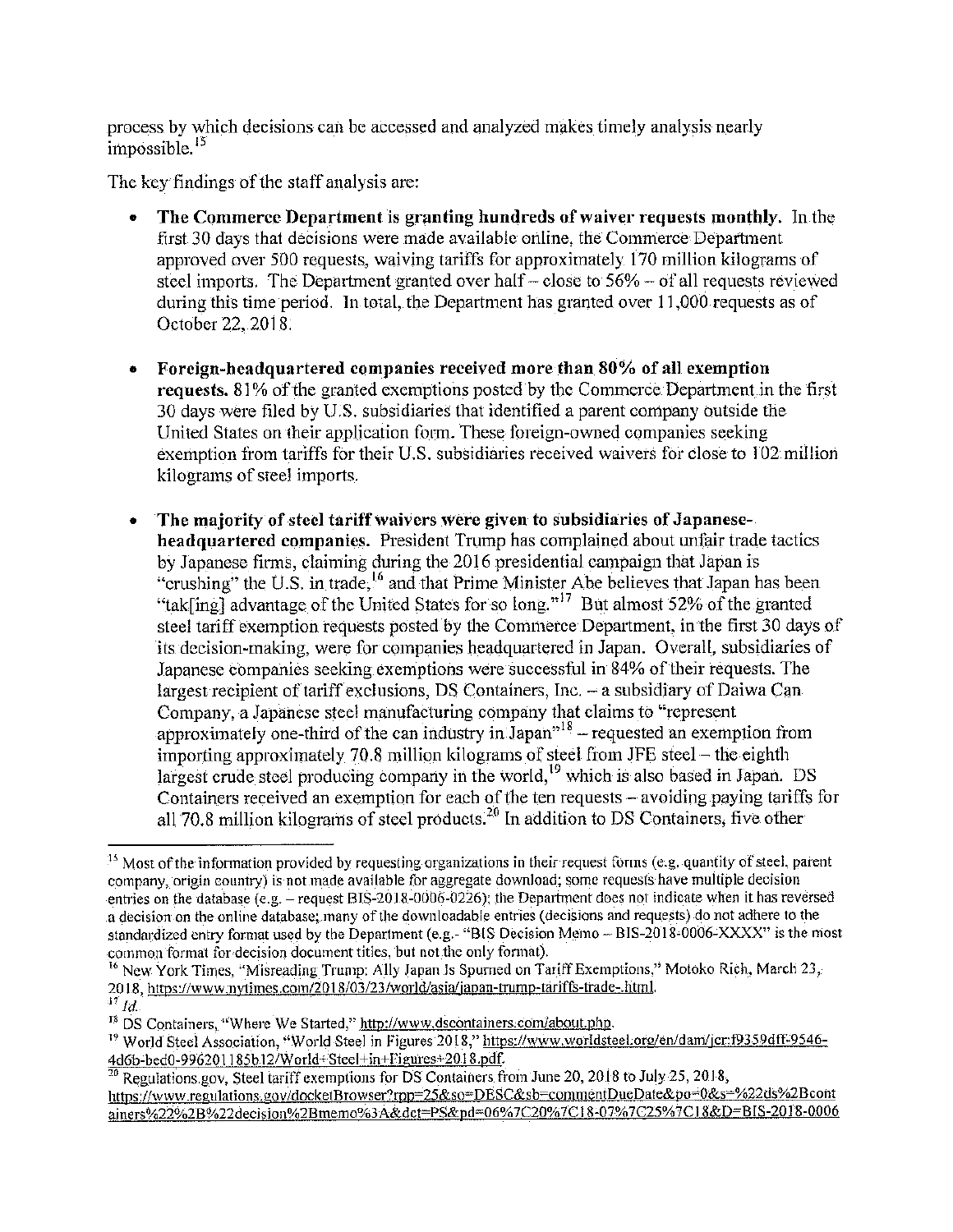companies headquartered in Japan received tariff exemptions for a cumulative 25.58 million kilograms of steel imports.

- Chinese-headquartered companies received more than one in four tariff waivers, and **nearly all exemption requests by Chinese companies \Vere granted.** President Trump has also complained about unfair trade practices by the Chinese government and Chinese companies, claiming during the campaign that "[t]hey're ripping us off" and that China is "rap[ing] our country ... It's the greatest theft in the history of the world.<sup> $221$ </sup> President Trump has said that he is "committed to enabling American companies and workers to compete on a level playing field around the world ... never allow[ing] unfair trade practices to undermine American interests."<sup>22</sup> And industry leaders have pointed to China's steel dumping as uniquely responsible for global overcapacity that has devastated the industry, including in the United States.<sup>23</sup> But my staff review of the first 30 days of posted decisions reveals that Chinese-owned companies received 27% of al! waiver approvals through their U.S. subsidiaries. Overall, Chinese-based companies seeking exemptions were successful in 94% of their requests. ARC Automotive Inc.  $-a$ subsidiary of a China-based real estate company owned by a Chinese investment holding company – received tariff exemptions for over 1.7 million kilograms of steel products it sought to import from Nippon Steel  $&$  Sumitomo Metal Corporation, two of some of the largest steel manufacturers in the world. A second organization, Greenfield Industries  $-a$ subsidiary of TDC Cutting Tools, Inc., a company based in China - received exclusions from over 250,000 kilograms of steel imports.
- **American-o,vncd companies were significantly more likely to have their exemption requests denied than Chinese- or Japanese-owned companies.** The Commerce Department only approved 25% of the hundreds of exclusion requests submitted by American companies  $-$  a stark difference from the 94% and 84% approval rate for the subsidiaries of Chinese and Japanese companies, respectively.

## **Conclusion and Questions**

You and President Trump promised that the steel tariffs and the tariff waivers would be considered via a "fair and transparent process" that would benefit American companies and protect national security. But this staff review appears to reveal that you have not kept these promises. President Trump has been particularly critical of trade tactics used by the governments of China and Japan. But four out of five tariff exclusions in the first batch of Commerce Department decisions were granted for the U.S. subsidiaries of companies headquartered in Japan and China, and in many cases, they are importing steel from manufacturers and suppliers based in Japan and China. This appears to be a massive loophole,

<sup>&</sup>lt;sup>21</sup> ABC News, "10 times Trump attacked China and its trade relations with the US," Veronica Stracqualursi, November 9, 2017, https://abcnews.go.com/Politics/10-times-trump-attacked-china-trade-relations-<br>us/story?id=46572567.

<sup>&</sup>lt;sup>22</sup> White House, Statement from President Donald J, Trump on Additional Proposed Section 301 Remedies," April 5, 2018, https://www.whitehouse.gov/briefings-statements/statement-president-donald-j-trump-additional-proposed- $\frac{301 - \text{remedies}}{23 \text{ cm} \cdot \text{cm}}$ 

CNBC, "China has conducted a 'war' - not trade - experts say," Holly Ellyatt and Karen Tso, May 20, 2016, https://www.cnbc.com/2016/05/20/china-steel-overcapacity-war.html.